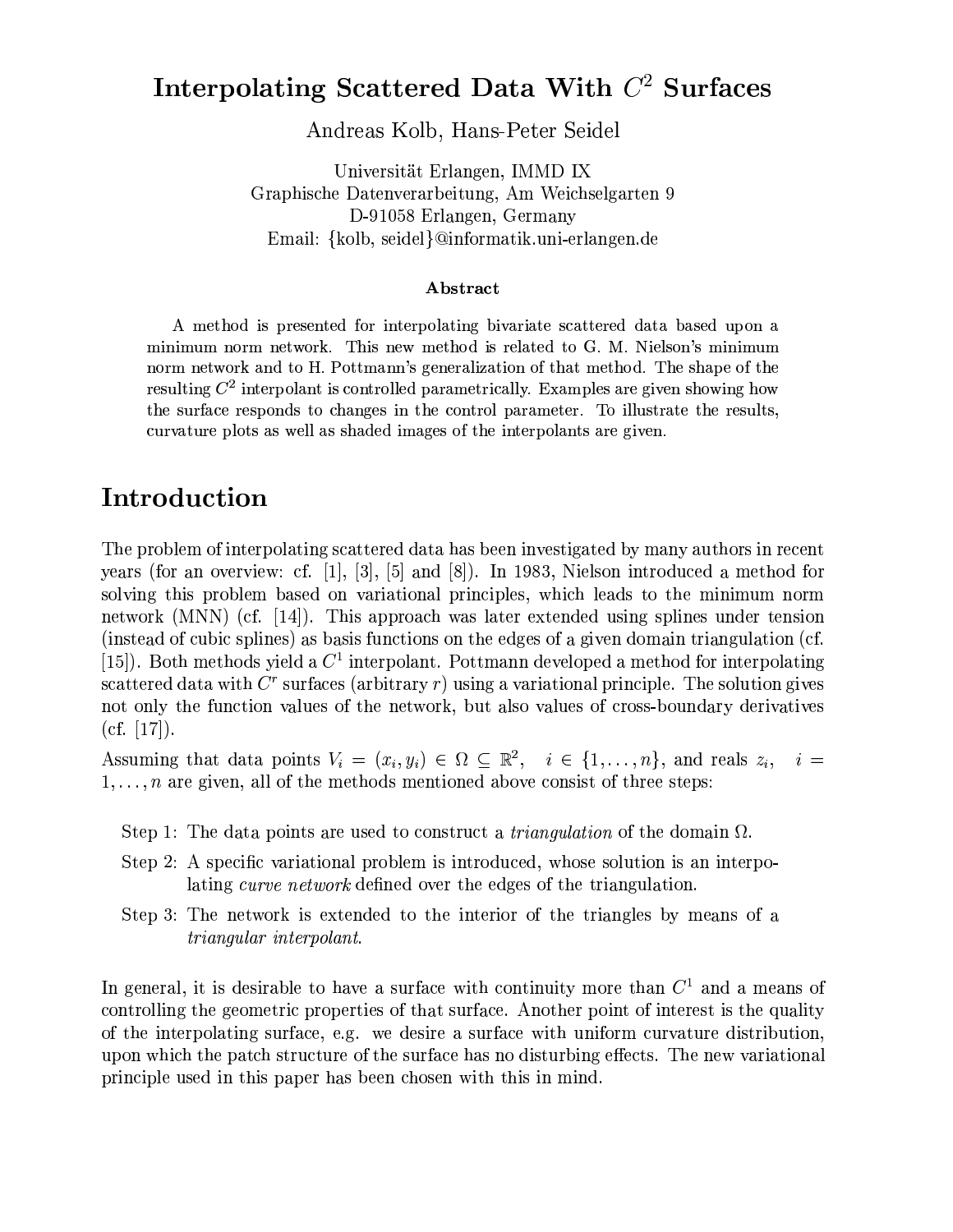#### Variational Principles and Minimum Norm Networks

Consider a set of non-collinear vertices  $V_i \in \Omega \subseteq \mathbb{R}^2$ ,  $i = 1, ..., n$ . We do not deal with the question of how to triangulate the domain  $\Omega$ . Rather we will take as input a given triangulation (for methods to construct a triangulation see e.g. [4], [6], [7] and [18]).

In the given triangulation T, we let  $e_{ij}$  be the edge between  $V_i$  and  $V_j$ . We refer to the corresponding vector of unit length by  $\underline{e}_{ij}$ , i.e.,  $\underline{e}_{ij} = (V_j - V_i)/||e_{ij}||$ , where  $||e_{ij}||$  =  $||V_j - V_i||$ . The set  $E = \{ij : e_{ij} \text{ is an edge of } T, i < j\}$  contains one double index for each edge. Furthermore, let  $E_i = \{j : e_{ij} \text{ is an edge of T}\}\.$  The domain of the curve network is the union of all edges

$$
\mathcal{E} = \bigcup_{ij \in E} e_{ij}.
$$

In addition, for a vector  $\underline{v} \in \mathbb{R}^2$  of unit length we denote the k-th directional derivative of a bivariate function F in direction of  $\underline{v}$  by  $\frac{\partial^k F}{\partial v^k}$ .

The approach used by Nielson and Franke (cf.  $[15]$ ) is to minimize

$$
\sigma(F) = \sum_{ij \in E} \int_{e_{ij}} \left\{ \left( \frac{\partial^2 F}{\partial \underline{e}_{ij}^2} \right)^2 + \alpha_{ij}^2 \left( \frac{\partial F}{\partial \underline{e}_{ij}} \right)^2 \right\} \, de_{ij} \tag{1}
$$

where  $de_{ij}$  is the element of arc length along  $e_{ij}$ . The unique solution to this minimization problem is a piecewise spline under tension, or a piecewise cubic polynomial, in case of  $\alpha_{ij} \neq 0$  or  $\alpha_{ij} = 0$ , respectively. The parameters  $\alpha_{ij}$  are called tension parameters on the edge  $e_{ij}$ . Increasing  $\alpha_{ij}$  results in gradual linearization of the network over the corresponding edge  $e_{ij}$ .

Pottmann's generalized minimum norm network (cf. [17]) is obtain by minimizing

$$
\sigma^{r}(F) = \sum_{ij \in E} \int_{e_{ij}} \left[ \sum_{k=0}^{r} \beta_k \left( \frac{\partial^{r+1} F}{\partial \underline{n}_{ij}^{k} \partial \underline{e}_{ij}^{r-k+1}} \right)^2 \right] \, de_{ij}, \quad \beta_k \ge 0, \quad k = 0, \dots, r \tag{2}
$$

for some r. Here  $\underline{n}_{ij}$  denotes a vector of unit length that is normal to  $\underline{e}_{ij}$ . Introducing cross boundary derivatives into the functional gives information about the form of the cross boundary derivatives of the unique minimizer along edges. The solution is piecewise polynomial of degree  $2r + 1$  with k-th order normal derivatives of degree  $2(r - k) + 1$ . The parameters  $\beta_k$  control the relation between the different derivatives of the same order. Their geometric effects on the network are difficult to predict. Note that when  $r=1$ , the network can not be put under tension, because first order directional derivatives are not considered in  $(2)$ .

To formulate the new variational principle, we first define an appropriate set of univariate functions over an interval I:

$$
\mathcal{H}(I) = \{f : f'' \text{ absolutely continuous, } f^{(3)} \in \mathcal{L}_2(I)\},
$$

and the corresponding set of network functions

$$
\mathcal{H}^*(\mathcal{E}) = \left\{ F : F = G \Big|_{\mathcal{E}} \text{ where } G \in C^2(\Omega), F \Big|_{e_{ij}} \in \mathcal{H}(e_{ij}) \right\}.
$$
 (3)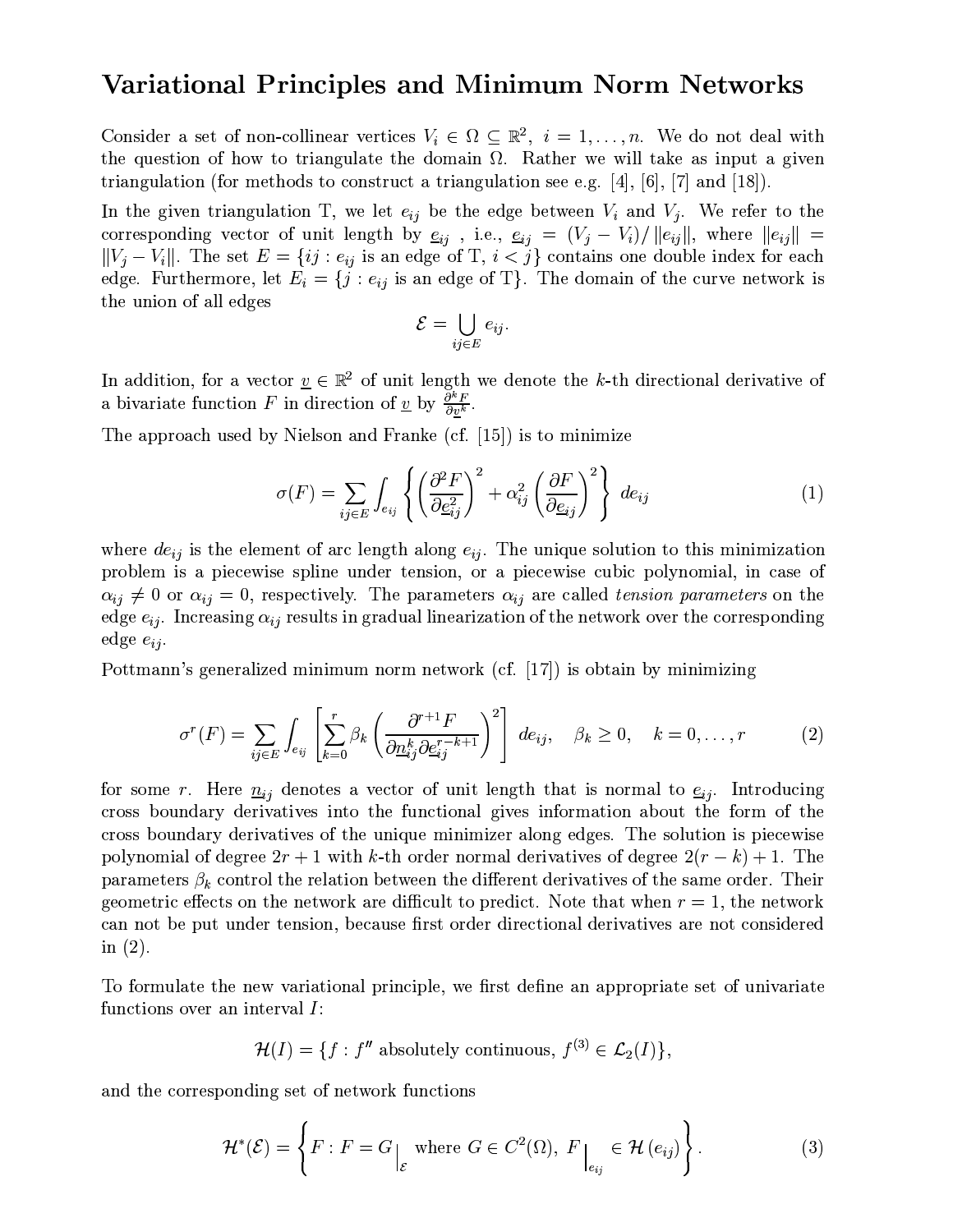We now consider the functional

$$
\sigma^*(F) = \sum_{ij \in E} \int_{e_{ij}} \left\{ \left( \frac{\partial^3 F}{\partial \underline{e}_{ij}^3} \right)^2 + \gamma_{ij}^2 \left( \frac{\partial^2 F}{\partial \underline{e}_{ij}^2} \right)^2 \right\} \, de_{ij}, \quad \gamma_{ij} \neq 0, \ \forall ij \in E. \tag{4}
$$

We will see that the solution to the corresponding minimization problem can be represented locally in the form

$$
s(u) = a + bu + cu^{2} + du^{3} + le^{\gamma u} + \mu e^{-\gamma u}.
$$
 (5)

This type of function is known as a *generalized spline under tension* (for more information about this type of spline, see [16]. For a given curve network  $F \in \mathcal{H}^*(\mathcal{E})$ , we define the univariate function  $f_{ij}$  over the edge  $e_{ij}$  to be

$$
f_{ij}(t) = F((1-t)V_i + tV_j), \quad t \in [0,1]
$$

Before we can state our main result, we introduce local coordinate systems for each vertex  $V_i, i = 1, \ldots, n$ . Since we will have to deal with first and second order directional derivatives, we have to distinguish between two kinds of vertices. If we find at least three pairwise linearly independent vectors  $\underline{e}_{ij}$  for  $j \in E_i$ , we use ordinary Cartesian coordinates (we say,  $V_i$  satisfies the *three-edge* condition). Due to  $F \in \mathcal{H}^*(\mathcal{E})$ , there exist uniquely determined first and second order partial derivatives at these vertices. In case we find just two pairwise linear independent vectors, second order partial derivatives are not unique. In this situation we choose two linear independent vectors of unit length  $\underline{e}_{ij_1}$ ,  $\underline{e}_{ij_2}$ ,  $j_1, j_2 \in E_i$  as base for the coordinate system at  $V_i$ . We use the following notations:  $\Delta u_{ij}$  and  $\Delta v_{ij}$  denote the coordinates of  $V_j - V_i$  with respect to the local coordinate system at  $V_i$ .  $F_u(V_i)$ ,  $F_v(V_i)$  are partial derivatives of F at  $V_i$  also with respect to the local base  $\{u, v\}$  at  $V_i$ .

**Theorem 1.** Assume that  $V_i$ ,  $i \leq k$  for some  $k \leq n$  satisfy the three-edge condition, whereas  $V_i$ ,  $i > k$  do not. Then there exists a unique minimizer S of  $\sigma^*$  in  $\mathcal{H}^*(\mathcal{E})$  subject to  $F(V_i) = z_i$ . S is a piecewise generalized spline under tension network, i.e.,

$$
s_{ij}(u) = a_{ij} + b_{ij}u + c_{ij}u^{2} + d_{ij}u^{3} + l_{ij}e^{\gamma_{ij}||e_{ij}||u} + \mu_{ij}e^{-\gamma_{ij}||e_{ij}||u},
$$

and satisfies the properties

$$
\sum_{j \in E_i} \frac{\Delta u_{ij}}{\|e_{ij}\|^5} \left( s_{ij}^{(4)}(0) - \gamma_{ij}^2 \|e_{ij}\|^2 s_{ij}''(0) \right) = 0
$$
\n
$$
\sum_{j \in E_i} \frac{\Delta v_{ij}}{\|e_{ij}\|^5} \left( s_{ij}^{(4)}(0) - \gamma_{ij}^2 \|e_{ij}\|^2 s_{ij}''(0) \right) = 0
$$
\n
$$
\sum_{j \in E_i} \frac{(\Delta u_{ij})^2}{\|e_{ij}\|^5} s_{ij}^{(3)}(0) = 0
$$
\n
$$
\sum_{j \in E_i} \frac{(\Delta v_{ij})^2}{\|e_{ij}\|^5} s_{ij}^{(3)}(0) = 0
$$
\n
$$
i = 1, ..., n,
$$

 $and$ 

$$
\sum_{j \in E_i} \frac{(\Delta u_{ij}) (\Delta v_{ij})}{\|e_{ij}\|^5} s_{ij}^{(3)}(0) = 0
$$
  
  $i = 1, ..., k.$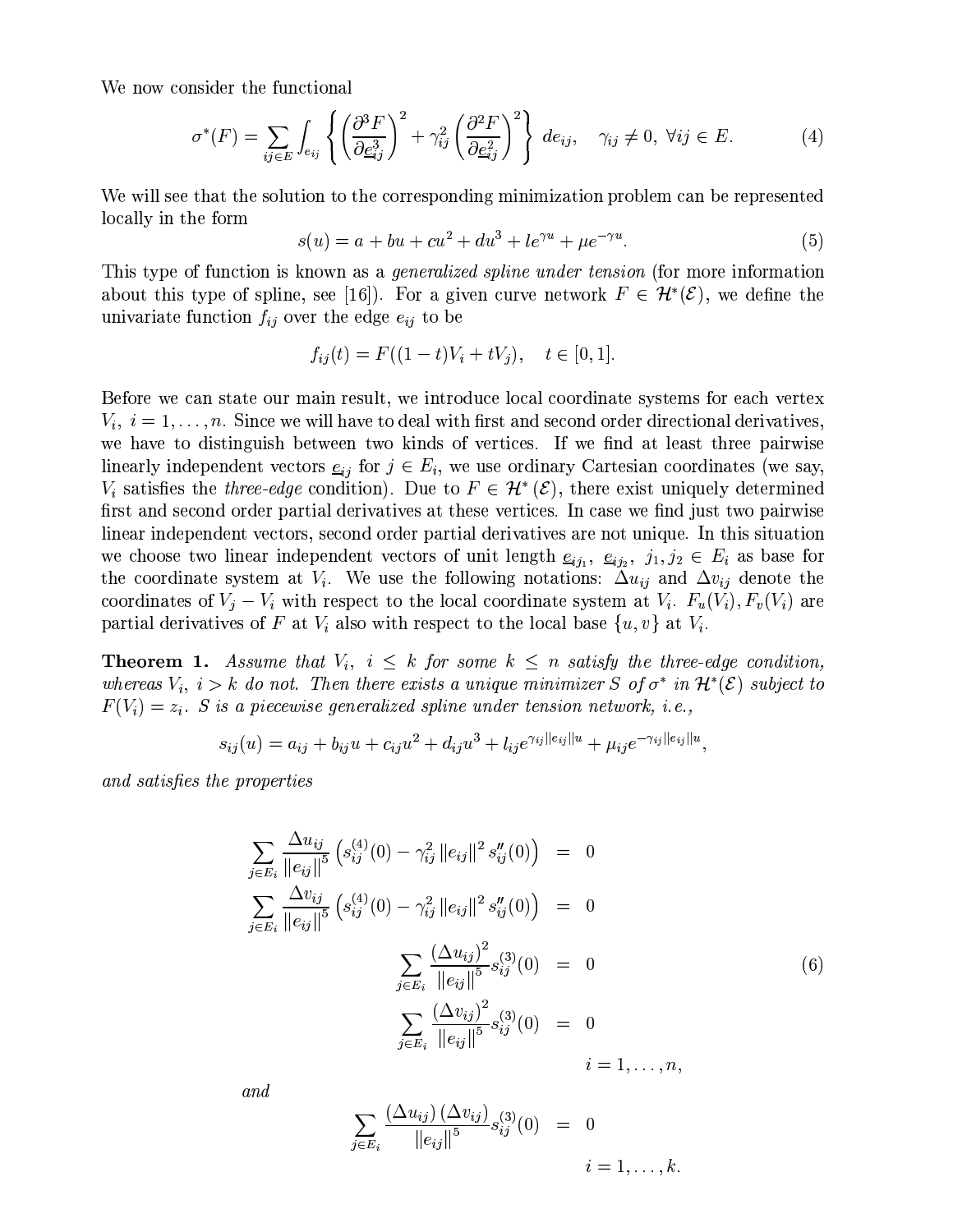(Note: if  $V_i$  does not satisfy the three-edge condition, either  $\Delta u_{ij} = 0$  or  $\Delta v_{ij} = 0 \forall j \in E_i$ .)

**Proof.** Since we use standard arguments for minimum norm network theorems, we will not go into many details here (more detailed proofs can be found in  $[14]$  and  $[15]$ ).

First, let us define the inner product for  $F, G \in \mathcal{H}^*(\mathcal{E})$  associated with  $\sigma^*$ 

$$
\langle F | G \rangle = \sum_{ij \in E} \int_{e_{ij}} \left\{ \frac{\partial^3 F}{\partial \underline{e}_{ij}^3} \frac{\partial^3 G}{\partial \underline{e}_{ij}^3} + \gamma_{ij}^2 \frac{\partial^2 F}{\partial \underline{e}_{ij}^2} \frac{\partial^2 G}{\partial \underline{e}_{ij}^2} \right\} \, de_{ij}.
$$

We now assume that there exists a piecewise generalized spline under tension network satis fying the interpolation condition and the linear system (6).

For any  $H \in \mathcal{H}^*(\mathcal{E})$  subject to  $H(V_i) = Z_i$ ,  $i = 1, ..., n$ , we have  $\sigma^*(H) - \sigma^*(S) = \sigma^*(H-S) + \sigma^*(S)$  $2\langle S \mid H-S \rangle$ . Thus, the minimum property can be established by proving  $\langle S \mid H-S \rangle = 0$ . By introducing  $s_{ij}$  and  $h_{ij}$  and using integration by parts, the interpolation conditions and the fact that  $s_{ij}$  satisfies the integral equation  $y^{(6)} - (\gamma_{ij} ||e_{ij}||)^2 y^{(4)} = 0$ , we get

$$
\langle S | H - S \rangle = \sum_{i=1}^{n} \sum_{j \in E_i} \frac{1}{\|e_{ij}\|^5} \Biggl\{ -s_{ij}^{(3)}(0) \left( h_{ij}''(0) - s_{ij}''(0) \right) - \left( (\gamma_{ij} \|e_{ij}\|)^2 s_{ij}''(0) - s_{ij}^{(4)}(0) \right) \left( h_{ij}'(0) - s_{ij}'(0) \right) \Biggr\},
$$
\n(7)

(note that  $s_{ij}^{(k)}(t) = (-1)^k s_{ji}^{(k)}(1-t)$ ). Replacing  $h'_{ij}(0) - s'_{ij}(0)$  and  $h''_{ij}(0) - s''_{ij}(0)$  with the first and second order partial derivatives of  $H-S$  (with respect to the local coordinate system) and rearranging (7) appropriately, we find the coefficients of  $(H-S)<sub>u</sub>, \ldots, (H-S)<sub>vv</sub>$ to be the left sides of (6). We conclude  $\langle S | H - S \rangle = 0$ . Thus, if S exists, it has the minimum property.

To prove the existence and uniqueness of  $S$ , we have to examine the linear system (6). Using Hermite functions to express the generalized splines under tension  $s_{ij}$  and introducing partial derivatives (with respect to the local bases) yields a  $(4n+k)\times(4n+k)$  system with the partial derivatives as unknowns. At vertices  $V_i$ ,  $i > k$ , we have to determine only two first and two second order directional derivatives. Assuming that this system is not regular, we can find a nontrivial solution for the corresponding homogeneous system (i.e.,  $z_i = 0$ ,  $i = 1, ..., n$ ). Let  $\overline{S}$  denote the uniquely determined generalized spline under tension network associated with this solution.  $H \equiv 0$  satisfies the interpolating conditions in the homogeneous case. Thus, we have  $\langle \overline{S} | \overline{S} \rangle = \sigma^* (\overline{S}) = 0$ . This implies that  $\overline{S}$  is piecewise linear  $(\gamma_{ij} \neq 0)$  and since  $z_i = 0$ , we conclude  $\overline{S} \equiv 0$ . At vertices  $V_i$ ,  $i \leq k$  the two first and three second order partial derivatives vanish. For  $i > k$  we consider only directional derivatives along edges, thus  $\overline{S}_u(V_i) = \ldots = \overline{S}_{vv}(V_i) = 0, i = 1, \ldots, n$ . Since this contradicts the non-triviality of the solution of the linear system assumed above,  $S$  exists and is unique.

If we take a closer look at the functional (1) for the case  $\alpha_{ij} = 0, \forall ij \in E$ , we find the following relationship between the solutions of the minimization problems related to the functionals  $\sigma$  (1) and  $\sigma^*$  (4).

**Corollary 2** Let  $S_{\gamma}$  denote the unique solution of the minimization problem connected with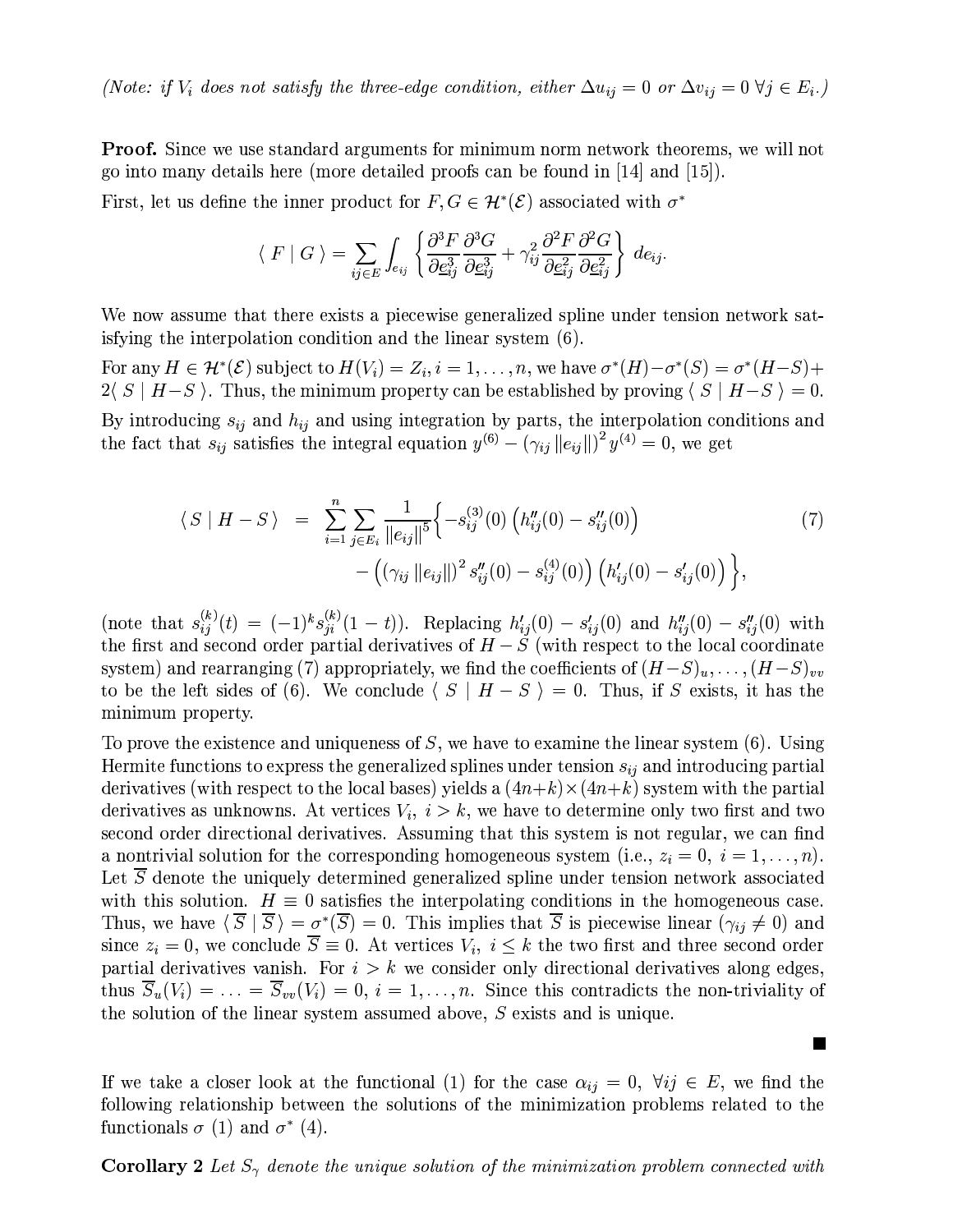(4), where  $\gamma = \gamma_{ij}$ ,  $\forall ij \in \mathcal{E}$  is a global parameter. Then

 $S_{\gamma} \stackrel{\gamma \to \infty}{\longrightarrow} S$ 

uniformly, where S is the unique minimum of  $\sigma$  subject to the interpolation problem for  $\alpha_{ij} = 0, \ \forall ij \in E \ (see \ (1)).$ 

Let  $\sigma^*_{\gamma}$  be the functional (4) with the global parameter  $\gamma$ . Since  $S_{\gamma}$  uniquely Proof. minimizes  $\sigma_{\gamma}^*$ , we have  $\sigma(S_{\gamma}) \leq \frac{1}{\gamma^2} \sigma_{\gamma}^*(S_{\gamma}) < \frac{1}{\gamma^2} \sigma_{\gamma}^*(S)$ .

We define  $\langle . \vert . \rangle$  to be the inner product related with  $\sigma$ . Similarly to the proof of Theorem 1 it can be shown that  $\langle S | S_{\gamma} - S \rangle = 0$ . Using the minimum property of S for the functional  $\sigma$ , we can state that

$$
\sigma(S_{\gamma} - S) = \sigma(S_{\gamma}) - \sigma(S) + 2\langle S | S - S_{\gamma} \rangle
$$
  

$$
< \frac{1}{\gamma^2} \sigma_{\gamma}^*(S) - \sigma(S) = \frac{1}{\gamma^2} \sum_{ij \in E} \int_{e_{ij}} \left(\frac{\partial^3 S}{\partial \underline{e}_{ij}^3}\right)^2 d e_{ij}.
$$
 (8)

Let us define univariate functions  $f_{ij,\gamma}(u) = (S_{\gamma} - S) ((1 - u)V_i + uV_j)$ . Then (8) implies  $\int_0^1 \left(f''_{ij,\gamma}(u)\right)^2 du \to 0$ , if  $\gamma \to \infty$ .  $f_{ij,\gamma}$  can be expressed as

$$
f_{ij,\gamma}(u) = (1-u) f_{ij,\gamma}(0) + u f_{ij,\gamma}(1) + \int_0^1 K(u,t) f''_{ij,\gamma}(t) dt
$$

where

$$
K(u,t) = \begin{cases} t(u-1), & t \in [0, u) \\ u(t-1), & t \in [u, 1] \end{cases}
$$

Together with the interpolation properties  $f_{ij,\gamma}(0) = f_{ij,\gamma}(1) = 0$  and the Schwarz inequality for all  $u \in [0, 1]$  we get

$$
|f_{ij,\gamma}(u)| \leq \left(\int_0^1 (K(u,t))^2 \ dt\right)^{\frac{1}{2}} \cdot \left(\int_0^1 \left(f''_{ij,\gamma}(t)\right)^2 \ dt\right)^{\frac{1}{2}}.
$$
 (9)

Since  $K(u, t)$  is continuous, there exists a real M such that  $\int_0^1 (K(u, t))^2 dt < M$ ,  $\forall u \in [0, 1]$ . This establishes the uniform convergence  $S_{\gamma} \to S$ .

**Remark 1** The  $(4n + k) \times (4n + k)$  linear system implicitly given by (6) can be solved with the *successive overrelaxation*-method *(SOR)*. This method is based on the iterative Gauss-Seidel-algorithm. In any case, our situation requires the use of a block matrix version of either method, involving explicit inversion of a series of block matrices  $(5 \times 5, i = 1, ..., k)$ and  $4 \times 4$ ,  $i = k + 1, \ldots, n$ . The number of iteration steps can be reduced significantly in comparison with the ordinary Gauss-Seidel method (cf. [19]).

**Remark 2** In Theorem 1 we prove the existence and uniqueness of the interpolating network in the case that the domain  $\mathcal E$  of our network is the union of the edges of a given triangulation in the parameter space  $\Omega \subset \mathbb{R}^2$ . However it can be shown that we get the same results in the much more general situation

- $V_i \in \mathbb{R}^d$ ,  $i = 1, \ldots, n$ , for a fix  $d \in \mathbb{N}$ ,
- $E \subseteq \{ij : i, j \in \{1, ..., n\}, i < j\}$  and  $E_i = \{j : ij \text{ or } ji \text{ is in } E\}$ , with  $|E_i| > 0$  and
- *E* the union of all edges  $\bigcup \{e_{ij} : \forall ij \in E\}$ .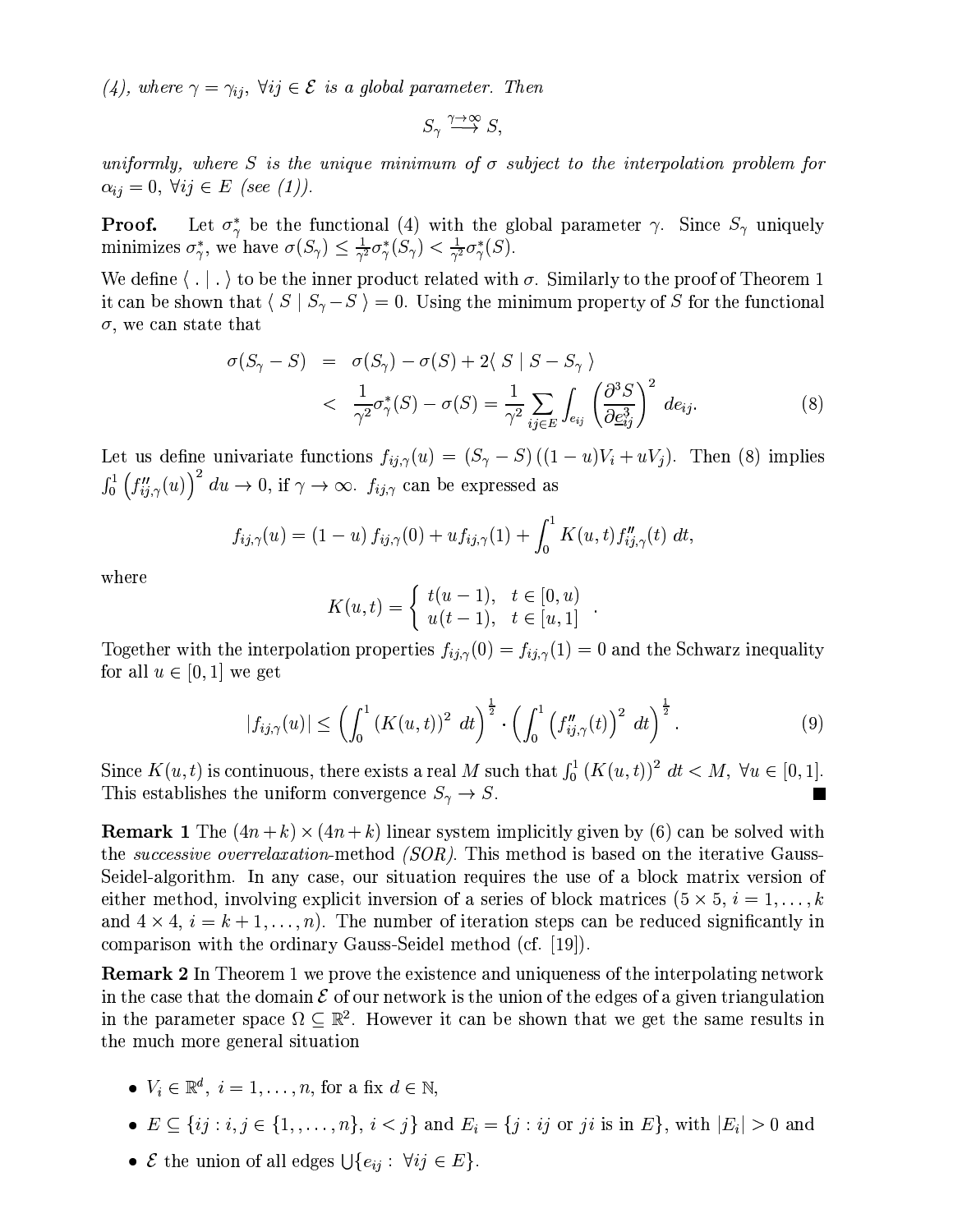#### **Extension of the Network**

Since we want not only to extend the network, but also to transfer the geometric properties from the network to the resulting surface, we use side-vertex-interpolants on triangles (cf. [13]). These interpolants are based on univariate Hermite functions.

The usage of these interpolants requires complete information about first and second order partial derivatives over all three edges of the considered triangle. Since at vertices  $V_i$ ,  $i > k$ , we have only two second order directional derivatives, the second partial derivatives are not uniquely determined. We assume that the two given directions are *conjugate directions*, which gives us a full characterization of the curvature and thus of the second partial derivative in these vertices (cf. [2]). To determine the cross boundary derivative  $\frac{\partial S}{\partial n_{ij}}$ , we use the unique cubic polynomial that interpolates  $\frac{\partial S}{\partial \underline{n}_{ij}}$  and  $\frac{\partial^2 S}{\partial \underline{n}_{ij} \partial \underline{e}_{ij}} = \frac{\partial}{\partial \underline{e}_{ij}} \left( \frac{\partial S}{\partial \underline{n}_{ij}} \right)$  at the vertices  $V_i$ and  $V_j$ . By linearly interpolating the second directional derivates  $\frac{\partial^2 S}{\partial n_{ij}^2}$  we obtain complete information about all derivatives along the edge  $e_{ii}$ .

Consider the nondegenerate triangle T with vertices  $V_1, V_2, V_3$ . Every point  $P \in \mathbb{R}^2$  can be uniquely expressed in barycentric coordinates  $b_1, b_2, b_3$  with respect to  $V_1, V_2, V_3$  (i.e.,  $P = b_1V_1 + b_2V_2 + b_3V_3$ ,  $b_1 + b_2 + b_3 = 1$ . Let  $\{i, j, k\} = \{1, 2, 3\}$ . If  $P \in T \setminus \{V_1, V_2, V_3\}$ , we denote the point of intersection between  $e_{ij}$  and the line through P and  $V_k$  by  $S_k(P)$ . Let  $h_{i,0}, h_{i,1} \in span\{1, t, t^2, t^3, e^{\delta t}, e^{-\delta t}\}\$ be Hermite functions so that

$$
h_{i,0}^{(k)}(1) = h_{i,1}^{(k)}(0) = 0 \quad , \quad h_{i,0}^{(k)}(0) = h_{i,1}^{(k)}(1) = \delta_{i,k}, \quad i, k \in \{0, 1, 2\}.
$$

For the vertex  $V_1$ , we define the patch

$$
D_1[S](P) = \sum_{i=0}^{2} \{d_{i,0}(P)h_{i,0}(1-b_1) + d_{i,1}(P)h_{i,1}(1-b_1)\}
$$

where  $\Delta = ||S_1(P) - V_1||$ ,  $\underline{v} = (S_1(P) - V_1)/\Delta$  and:

$$
d_{0,0}(P) = S(V_1) , d_{0,1}(P) = S(S_1(P)),
$$
  
\n
$$
d_{1,0}(P) = \Delta \cdot \frac{\partial S}{\partial \underline{v}}(V_1) , d_{1,1}(P) = \Delta \cdot \frac{\partial S}{\partial \underline{v}}(S_1(P)),
$$
  
\n
$$
d_{2,0}(P) = \Delta^2 \cdot \frac{\partial^2 S}{\partial \underline{v}^2}(V_1) , d_{2,1}(P) = \Delta^2 \cdot \frac{\partial^2 S}{\partial \underline{v}^2}(S_1(P))
$$

If we choose  $\delta = \delta(P) = (b_2 \gamma_{12} + b_3 \gamma_{13})/(b_2 + b_3)$ , the patch  $D_1[S]$  interpolates function values over all three edges, first and second order partial derivatives over  $e_{ij}$  as well as the first and second order directional derivatives at  $V_1$  of the network S.

The patches  $D_2[S]$  and  $D_3[S]$  are defined analogously. The final patch is obtained by a convex combination of these three patches:

$$
D[S] = \sum_{i=1}^{3} \omega_i D_i[S],
$$

where  $\omega_i$  are weight functions

$$
\omega_i(P) = \frac{b_j^2 b_k^2}{b_1^2 b_2^2 + b_2^2 b_3^2 + b_1^2 b_3^2}
$$

This patch combines the interpolating properties of  $D_1[S], D_2[S]$  and  $D_3[S]$ .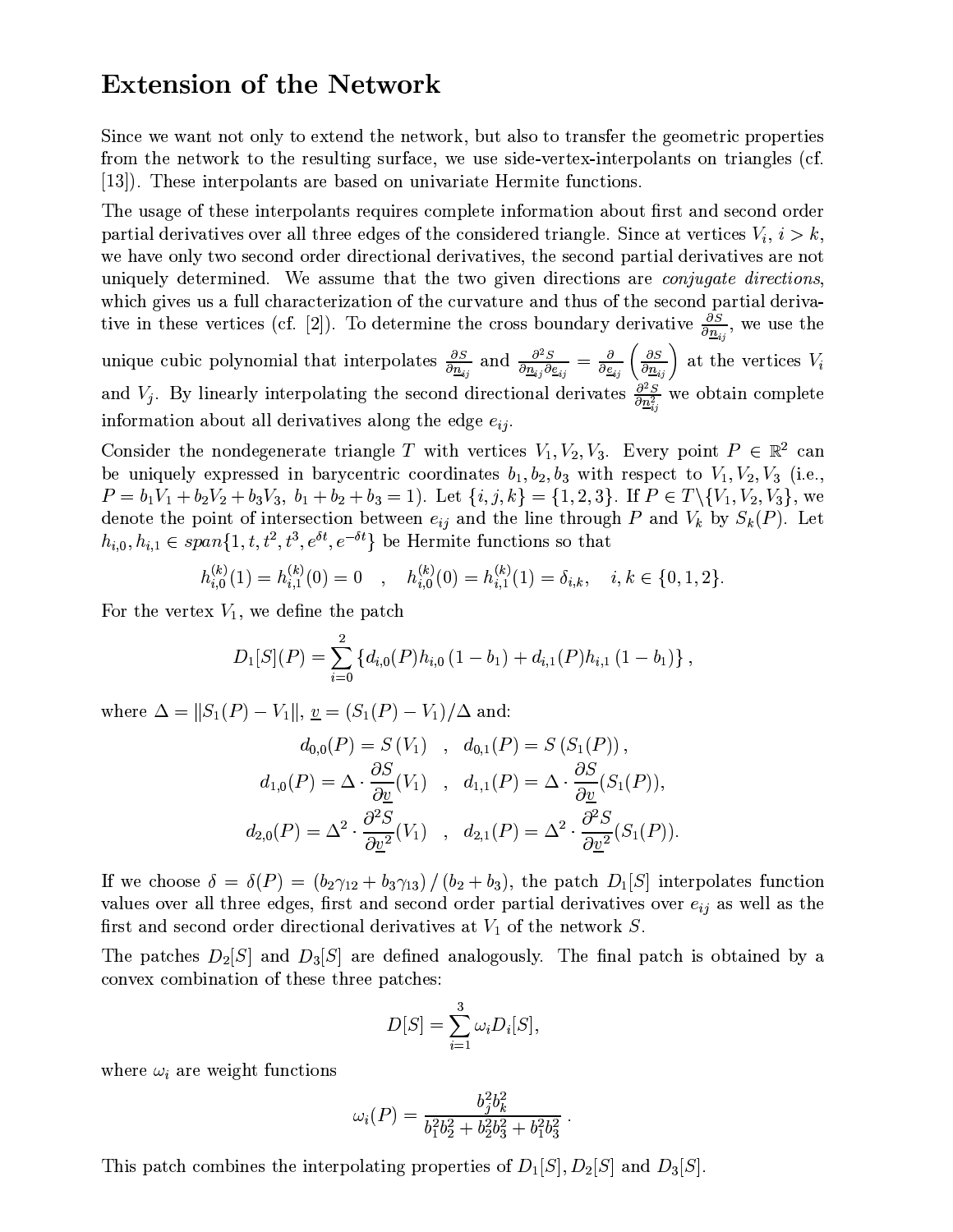# **Examples**

The presented scheme was designed for the construction of  $C<sup>2</sup>$  surfaces where the shape can be controlled parametrically and where the resulting surface has a uniform appearance, i.e., the use of triangular patches has no negative effects on the curvature distribution of the surface as a whole.

We will not deal with the problem of approximating test functions here. However, it should be pointed out that in various tests the approximation properties of the above described scheme turn out better than those produced by the MNN method (cf.  $[10]$ ).



Figure 1(a): Nielson's MNN for  $\alpha = 0$ . Figure 1(b)-(d): Interpolating  $C^2$  surfaces for  $\gamma = 0.1, 1.0, 10.0$ 

In our first example we use a Delaunay triangulation of the data points taken from  $(15)$ , p 210) and data values corresponding to these data points. Here we want to demonstrate the effect that the parameter  $\gamma$  has on the shape of the interpolant. Figure 1(a) shows the MNN interpolant for  $\alpha = 0$ , whereas Figures 1(b)-(c) show the  $C^2$  surface with parameters  $\gamma =$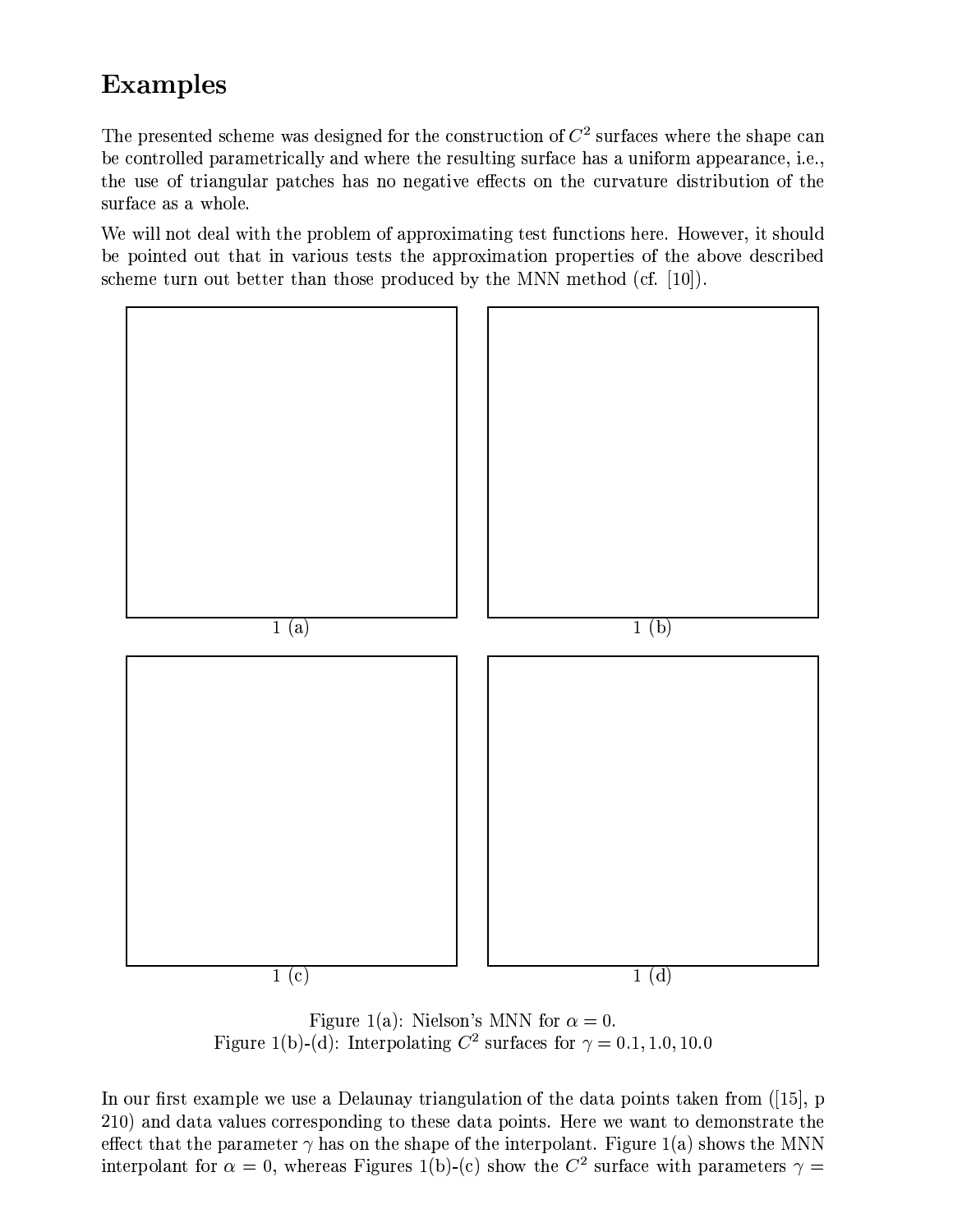$0.1, 1.0$  and 10.0. As we know from Corollary 2, the network converges to a piecewise cubic network as we increase  $\gamma$ . Due to the choice of our triangular interpolant, the whole surface behaves in the same way. This gives a shape for large parameters that is approximately the  $C<sup>1</sup>$  surface resulting from the MNN but is still a  $C<sup>2</sup>$  surface.

For our next example we take a rectangular grid of  $6 \times 6$  data points. The data values are sampled from the test function  $f$  (taken from [9]):



Figure 2(a): Curvature plots of the test function. Figure 2(b),(c): Curvature plots of the preliminary implementation  $(2(b))$  and of the improved implementation as described in this paper  $(2(c))$ .

To illustrate the curvature distribution, we use color curvature plots to display maximum curvature. Here areas of strong positive curvature are blue, whereas green indicates regions of strong negative curvature. The color shifts from blue through magenta, red and yellow corresponding to curvature changes from positive to negative.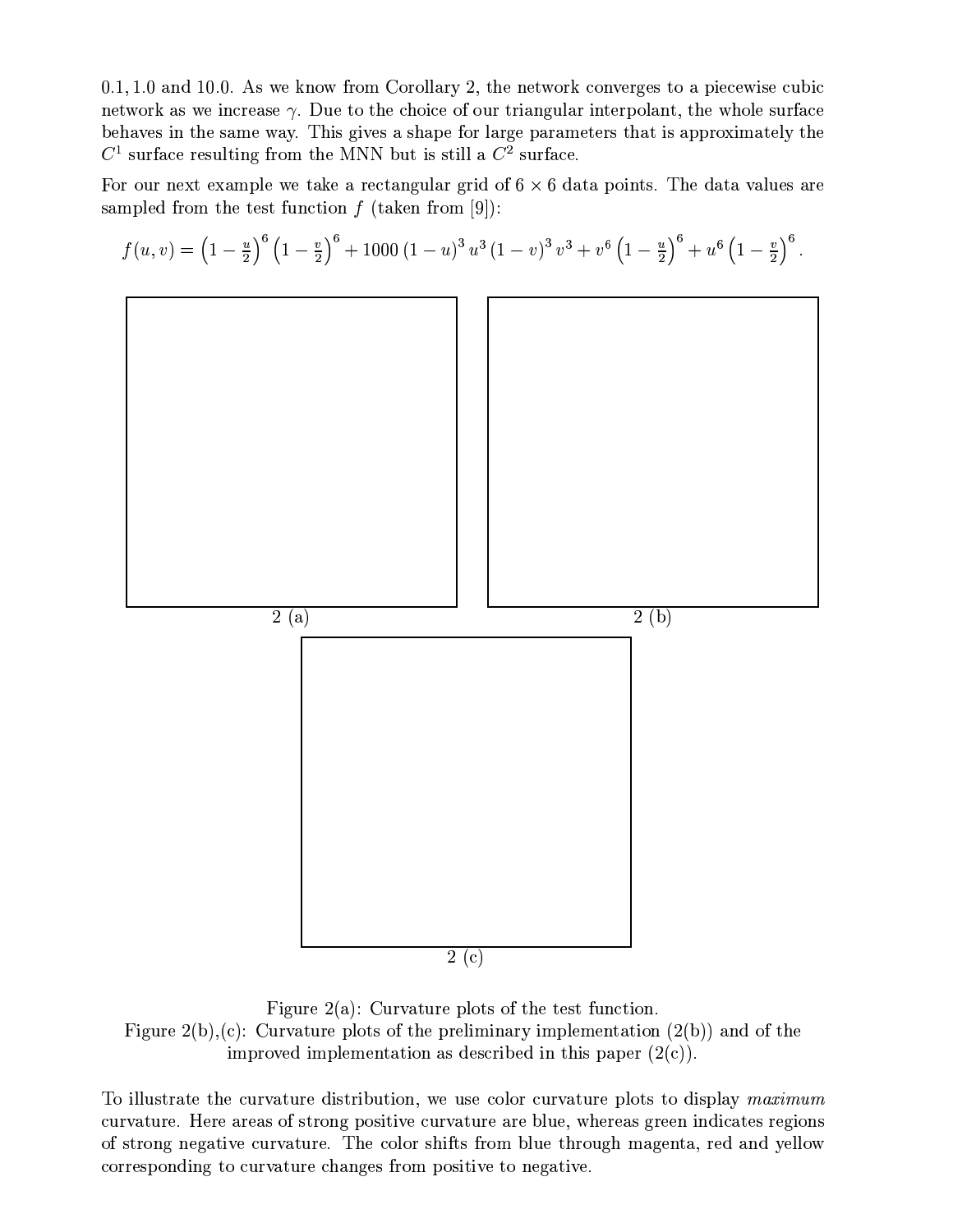Figure 2(a) shows a curvature plot of the test function.

In a first implementation of the scheme, a somewhat different method of extending normal derivatives to the boundaries of the triangles was used. Although the resulting surface had a pleasing shape, curvature plots showed a quite non-uniform distribution of curvature (see figure  $2(b)$ ). Here the patch structure is clearly visible. The improved scheme, as presented in this paper, turn out to have a much more uniform curvature distribution, and, above all. the patch structure is almost invisible in the resulting curvature plots (see figure  $2(c)$ ).

Finally, we want to state explicitly that the visual appearance and the curvature distribution of the resulting surface is also smooth around vertices which do not satisfy the three-edge condition.

### **Future Investigations**

In this paper we discussed the case of functional surfaces. There are ways to extend Nielson's MNN to the case of parametric interpolation (cf. e.g. [8]). Since Nielson's method yields a  $C<sup>1</sup>$  surface, methods derived from that lead to  $G<sup>1</sup>$  surfaces. However, Lounsbery, Mann and DeRose [8] observed that the resulting surface tends to have a very non-uniform curvature distribution. They conclude that the use of convex combination schemes for the extension of the network is not advisable. Moreton and Séquin use methods similar to Nielson's MNN to construct a  $G<sup>2</sup>$  network in the parametric interpolation case. However, they use Bézier patches to extend the network to a (approximately)  $G<sup>1</sup>$  surface (cf. [11] and [12]). It is hoped that the extension to the parametric case of the  $C<sup>2</sup>$  scheme presented in this paper will lead to a local  $G^2$  scheme with improved curvature distribution.

#### Acknowledgements

The author wishes to thank H. Pottmann for his comments on an early draft of this paper and H. Strauß for his support.

## References

- [1] Barnhill, R.E. Surfaces in Computer Aided Geometric Design: A Survey With New Results. *CAGD* **2** (1985) 1-17.
- [2] Do Carmo, M.P., *Differential Geometry of Curves and Surfaces*. Prentice-Hall, Englewood Cliffs  $(1976)$ .
- [3] Franke R. Scattered Data Interpolation: Tests of some Methods. Am. Math. Soc., *Math. Comp.* **38** (1985) 181-200.
- [4] Fortune, S. Voronoi Diagrams and Delaunay Triangulations. Computing in Euclidian *Geometry*, D.Z. Du & F. Hwang (eds). World Scientific Publ. (1992) 193-233.
- [5] Franke, R. & Nielson, G. Scattered Data Interpolation: A Tutorial and Survey. Geometric Modeling: Methods and Applications, H. Hagen & D. Roller (eds). Springer-Verlag, New York (1991) 131–160.